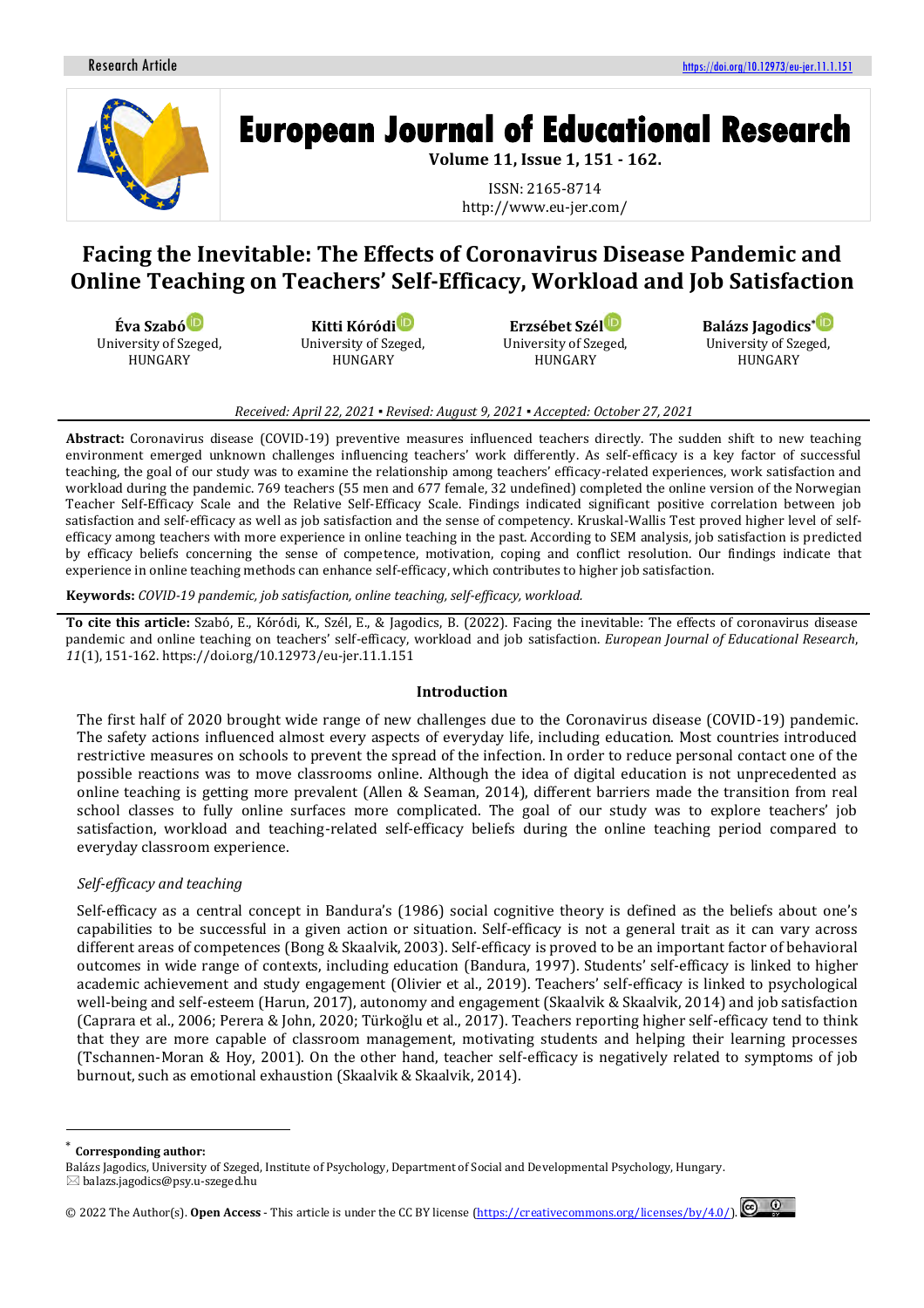Although teacher self-efficacy is modified by individual psychological traits, it is also associated with various benefits on behalf of the students. Students are reported showing higher engagement and academic achievement (Perera & John, 2020) when having teachers with high self-efficacy. Moreover, students perceive their teachers more effective in classroom management if their self-efficacy is higher (Burić & Kim, 2020). These effects can be explained by behavioral differences between low- and high self-efficacy teachers. While teachers with low self-efficacy are less likely to implement innovative teaching methods (Ghaith & Yaghi, 1997; Guskey, 1988), teachers reporting higher self-efficacy tend to encourage the autonomy of their students (Kanadli, 2017).

Teachers' self-efficacy can change over time. Novice teachers report elevated self-efficacy at the end of their student teaching practice, but it decreases as they start working as teachers (Hoy & Spero, 2005). As novice teachers gain experience, their perceived self-efficacy increases, especially as they receive support during their teaching practice. On the other hand, when the first years of work pass such support is often withdrawn, resulting a decreased sense of efficacy. Such 'reality shock' among novice teachers is described in other studies as well, indicating that changing work environment, decreasing support and difficult challenges can lead to reduced self-efficacy (McCormack & Thomas, 2003; Mintz et al., 2020). More experienced teachers tend to report higher self-efficacy highlighting the role of professional experience in the development of self-efficacy (OECD, 2020b).

#### *Job Satisfaction and Workload Among Teachers*

Job satisfaction is an important area of research in occupational psychology, as it is highly associated with perceived well-being. Higher job satisfaction is linked to self-esteem (Liu et al., 2017), job commitment (Molero-Jurado et al., 2019) and lower burnout (Skaalvik & Skaalvik, 2007, 2010). Job satisfaction is also associated with lower rates of turnover intentions, which is mediated by organizational commitment (Brunetto et al., 2012). Several factors have been identified as affecting job satisfaction in previous studies, where workplace factors such as perceived autonomy (Skaalvik & Skaalvik, 2009) and self-reported employee creativity are reported as associated with higher job satisfaction (Wang et al., 2021). On the other hand, increased level of job stress is associated with lower job satisfaction among teachers (Heyder, 2019) explaining the negative link between burnout and job satisfaction (Skaalvik & Skaalvik, 2007). Moreover, teachers who report higher physical exhaustion and impaired relationships with colleagues are less satisfied with their job (Molero-Jurado et al., 2019). Increased time pressure is also linked negatively to job satisfaction among teachers (Skaalvik & Skaalvik, 2009).

Workload is another important factor of job satisfaction. Increased workload is linked to higher burnout and lower job satisfaction (Bottiani et al., 2019; Greenglass et al., 2001; Hakanen et al., 2006; Yürür & Sarikaya, 2012). Teaching is generally described as a profession undergoing severe intensification, including the administrative demands from external sources, such as policymakers (Kelchtermans, 2005; Van Droogenbroeck et al., 2014). This process results in increased workload, especially in non-teaching related tasks. Hungarian teachers generally report high workload, as they teach 22-26 classes per week, resulting 652 classes per year on average (OECD, 2020a).

#### *Characteristics of Online Teaching*

Online teaching methods has been flourishing in the last decade, as the availability of the necessary technological background have become more widespread (Allen & Seaman, 2014). Although online education may provide teachers possibilities for innovation and personal development, the transition to digital teaching methods can be quite a challenge. Teachers need to take on a new role and get accustomed to the reduced quantity of face-to-face interactions. Uncertainty may arise due to the teachers' own doubts regarding their digital competences, especially as their students are often perceived more proficient in IT-competences. In addition, the technological background of online teaching is often insufficient, as specified hardware and software solutions are needed both for students and teachers. Studies show that older teachers have more negative attitude towards online teaching. Teachers often use their own school experiences as students to find solutions for classroom-related problems. As the majority of presentday teachers have never participated in online learning as students, they are in urgent need of important experience and models. Overall perceived digital competence is a decisive factor, as teachers with higher level of digital skills tend to be more motivated to teach online, and even to help and mentor their colleagues in the process (Shea, 2007).

The transition to digital teaching brought teachers a complex challenge as they had to adapt to new teaching methodologies while paying attention to students' experiences, figuring out how *they* might feel in *their* new learning environment. Teachers often perceived it demanding to get accustomed to the increased amount of workload due to online teaching, the acquisition of online teaching tools and software and adapting teaching materials to the online environment (Liu et al., 2007). Voluntariness seems to be an important factor in creating personal motivation to teach online, as teachers who are required to use digital teaching methods are less enthusiastic than those who do it by their own choice (Shea, 2007)

Online teaching offer both bridges and barriers to teachers (Shea, 2007). Teachers think online teaching is advantageous because it offers a convenient lifestyle (e.g. family needs, less commuting) and it enables them to try innovative teaching methods. On the other hand, teachers are often afraid of not getting enough compensation and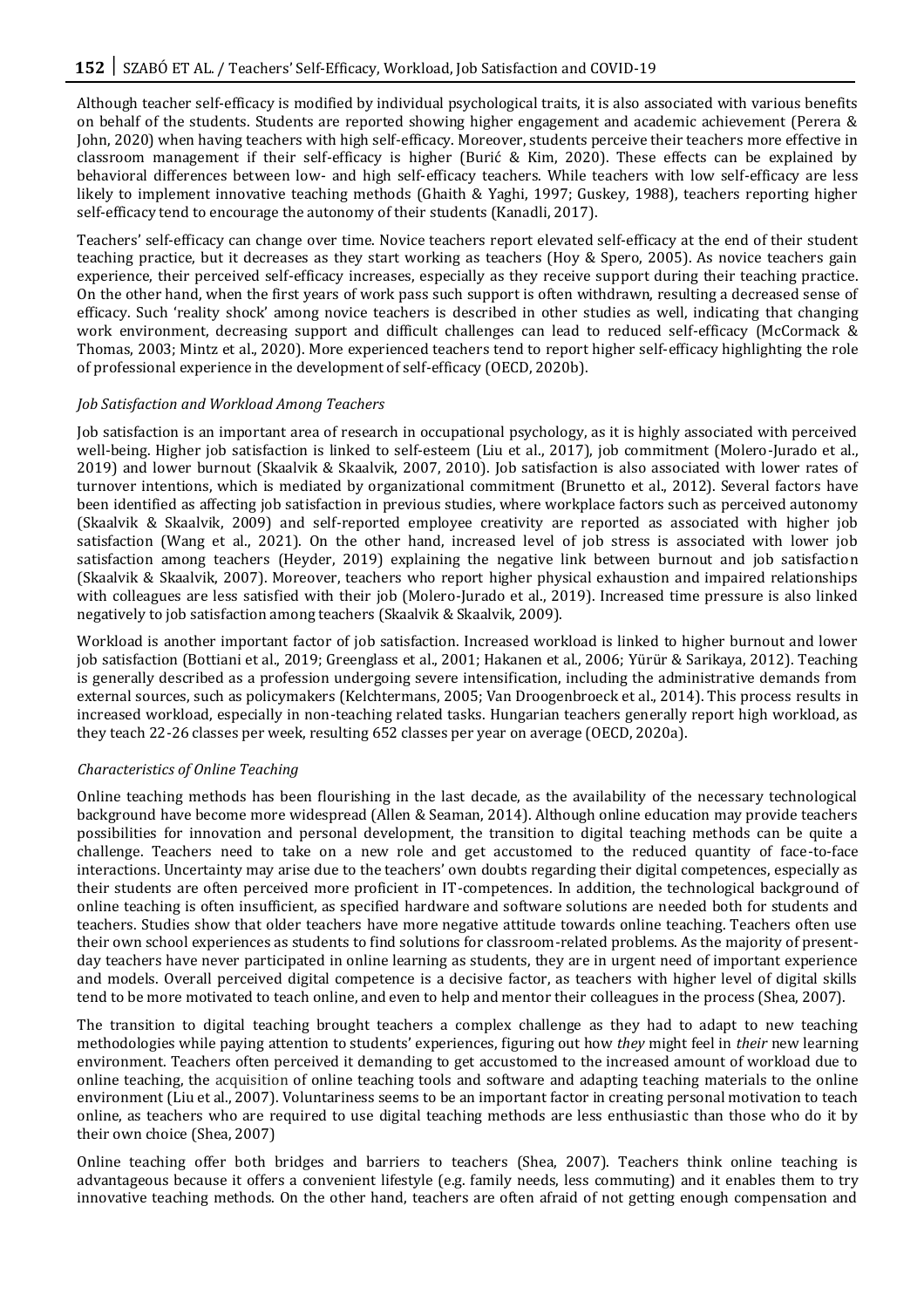recognition for their effort, and they fear that students will not have sufficient access to the online materials (Shea, 2007).

# *The Influence of the Pandemic on Education*

The COVID-19 pandemic safety measures created an unprecedented situation in which distance education methods were not only an opportunity for innovation any more, but obligatory and inevitable requirement for everyday teaching for all teachers. This sudden change in teaching conditions forced teachers to use online tools and methods regardless of their motivation, experiences or competences. Although previous researches had studied online learning under traditional conditions, it was also important to explore how teachers reacted to rapid and obligatory changes. As little time has passed since the outbreak of the COVID-19 pandemic, only a limited number of studies have focused on this transition. Israeli university researchers found that lecturers reported increased stress levels when switching to online teaching during the COVID-19 pandemic (Besser et al., 2020), while another study indicated high risk of mental health problems among young people who were affected by the COVID-19 outbreak or if their anxiety problems were caused by the viral threat (Huang & Zhao, 2020). These results suggest that deeper exploration of pandemic effects is much needed.

The COVID-19 pandemic reached Hungary in March 2020 with the first case detected on the  $4<sup>th</sup>$  of March. As new cases were confirmed in the following days, a week later all higher education institutions were obligated to suspend classes and switch to online education. On 16 March the decision was extended to all primary and secondary schools, which meant that all teachers immediately had to start completely online teaching. The transition to online teaching affected teachers differently, as online teaching methods were not widespread in Hungary before the pandemic. Most primary and secondary schools were in lack of virtual classroom facilities, with the exception of the electronic system used for administrative tasks and tools for online communication with students and parents. The use of online teaching methods depended on the teachers' individual intentions and possibilities. Due to significant differences between Hungarian schools in terms of technical conditions and available facilities, huge discrepancy has been developed between schools in their preparedness and the availability of online teaching methods at the time of the transition to distance learning (Molnár, 2015).

# **Methodology**

#### *Research Goal*

The goal of the present study was to explore the consequences of the sudden changes of school life caused by the pandemic safety measures. Our aim was to reveal how teachers perceive the obligatory and sudden transition to online teaching as opposed to their previous teaching experience, in the context of teachers' self- efficacy and job satisfaction. Although there was no example of a similar situation before, we established the following hypotheses based on the literature on self-efficacy and job satisfaction.

H1: teachers' satisfaction with their job is positively correlated to teachers' self-efficacy, experienced during the online teaching period

H2: teachers' satisfaction with their job is positively correlate to their sense of workload and sense of competence experienced during the online teaching period

H3: teachers with more experience of digital teaching methods report higher job satisfaction than less experienced teachers.

H4: the reported working hours positively correlate to job satisfaction

H5: teachers who have more experience with digital teaching methods report higher self-efficacy compared to less experienced teachers.

H6: Moreover, we assumed that the measures of job stress and self-efficacy would be significant predictors of the symptoms of job satisfaction.

In the absence of similar research, we formulated an exploratory question about how certain elements of teacher effectiveness were experienced in the compulsory digital education; which aspects they felt the most and the least effective, and how certain factors of effectiveness affected job satisfaction.

#### *Sample and Data Collection*

A total of 769 Hungarian teachers participated in this online research (55 men and 677 females, 32 people did not answer this question; (Mean (M)age =  $46.3$  years, Standard Deviation (SD)age = 9.39). As the convenience-collected sample was not balanced by gender, this aspect was not taken into account in the analysis. The research was not representative, but completed questionnaires were returned from all over the country. In terms of jobs, 42% (318 people) of the sample are primary school teachers, 29.2% (221 people) are upper primary school teachers and 28.8% (218 people) are secondary school teachers. Nobody was excluded from the analyses due to outliers. The participation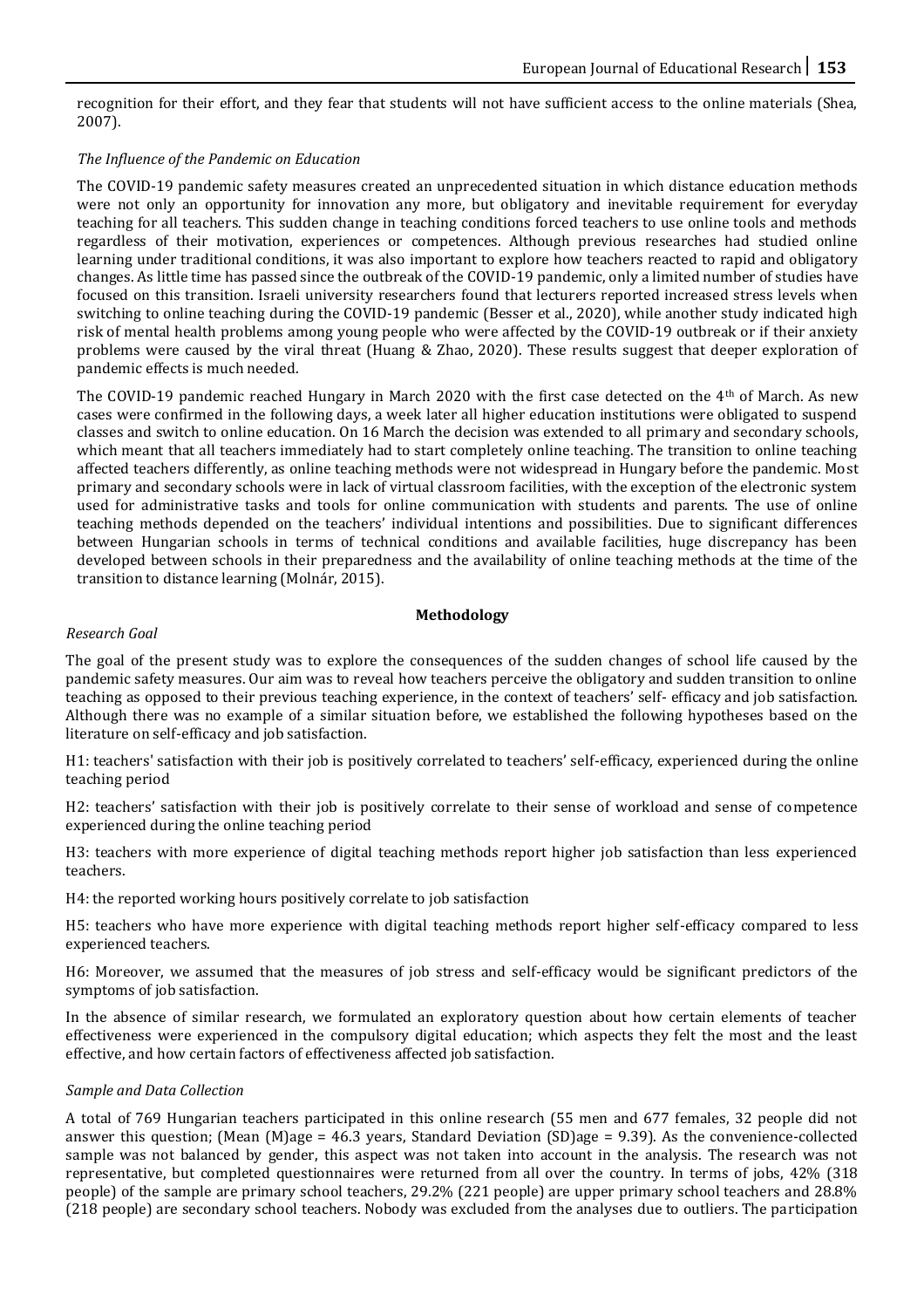in the study was anonymous and voluntary, and participants did not receive any benefit for completing the questionnaires.

The teachers were informed about the nature and the goal of the research. We specifically drew attention to the fact that their answers should have been related to the educational situation at the time (digital education). The research was approved by the Hungarian United Ethical Review Committee for Research in Psychology.

The participants completed an online questionnaire that lasted 20 minutes on average. Data were collected during May 2020.

#### *Measures*

First, we asked demographic questions: gender, age, years of teaching experience, geographical location (county) and type of workplace, highest level of education.

## *Job Satisfaction*

Teachers evaluated the sense of satisfaction about their job on a 10-point Likert-scale with higher numbers indicating greater satisfaction (1- Not satisfied at all, 10 - Completely).

#### *Relative Self-Efficacy Scale*

In addition to demographic data and sense of satisfaction, teachers completed a questionnaire evaluating their experiences of relative self-efficacy. The obligatory transition to digital education provided an opportunity to explore teachers' relative self-efficacy compared to subjective self-efficacy as perceived during the traditional or digital education. The items are rated from 1 ("strongly disagree") to 5 ("strongly agree). This two-dimensional questionnaire (workload, sense of competence) includes 8 items, the factors can be interpreted independently: higher score on the workload scale indicates higher load perception, and higher score on the competence scale indicates stronger efficiency experience.

Prior research showed acceptable psychometric properties and the CFA yielded a good fit to the data  $({\gamma}^2(17) = 50.8, p$ *<* 0.001; χ2/df = 2.98; *RMSEA =* 0.05; 0.04 ≤ 90% *CI* ≤0.07; *CFI =* 0.99; *TLI =* 0.98, *SRMR* = 0.04) and confirmed the strong factor structure underpinning the instrument (Kóródi et al., 2020). The scale is also reliable from an internal consistency perspective (Subscales Workload Cronbach's α = .859, Sense of Competence Cronbach's α = .773).

#### *Norwegian Teacher Self-Efficacy Scale*

For measuring teacher self-efficacy, we used a translated and validated version of Skaalvik and Skaalvik's (2007) Norwegian Teacher Self-Efficacy Scale (NTSES). The Hungarian version of the questionnaire consists of a total of 17 items separating the different areas of teacher self-efficacy on 5 subscales (Teaching, Classroom management, Motivation, Conflict-Management and Coping). Participants use a 7-point Likert-scale to indicate how well they can accomplish the listed teacher assignments in (digital) educational settings. All questionnaire items could be adapted well to digital education.

Prior research showed acceptable psychometric properties and the CFA yielded a good fit to the data (χ2(53) = 222; *p <*  0.001; χ2/df = 4.18; *RMSEA =* 0.06; 0.05 ≤ 90% *CI* ≤ 0.07; *CFI =* 0.97; *TLI =* 0.96, *SRMR* = 0.03) and confirmed the strong factor structure underpinning the instrument (Kóródi et al., 2020). Reliable internal consistency was found. The mean scores of the subscales and the mean score of the entire questionnaire can also be interpreted. The reliability index of the questionnaire is excellent (Cronbach's α = 0.944).

#### *Previous Experience in Digital Teaching Methods*

Teachers rated their experience with digital teaching methods by estimating how often they gave their students tasks that required digital platform. They answered on a 4-point Likert-scale, with higher numbers indicating greater experience  $(1 =$  Never,  $4 =$  Regularly).

#### *Statistical Analysis*

Data were analyzed using Jamovi 1.2. (Jamovi Project, 2019) and JASP (JASP Team, 2020). First, descriptive statistics were computed for separate factors, based on prior results (BLINDED). Next, correlational relationships were tested between the study variables, and differences were examined between groups formed on the bases of previous digital educational experience. Finally, structural equation modeling (SEM) was conducted with JASP program to examine the structural relationships between the job stress and self-efficacy.

The study examined common method bias (CMB) adopting Harman's single factor test. Principle component analysis was launched without rotation (Podsakoff et al., 2003). The analysis revealed that the first factor accounted for the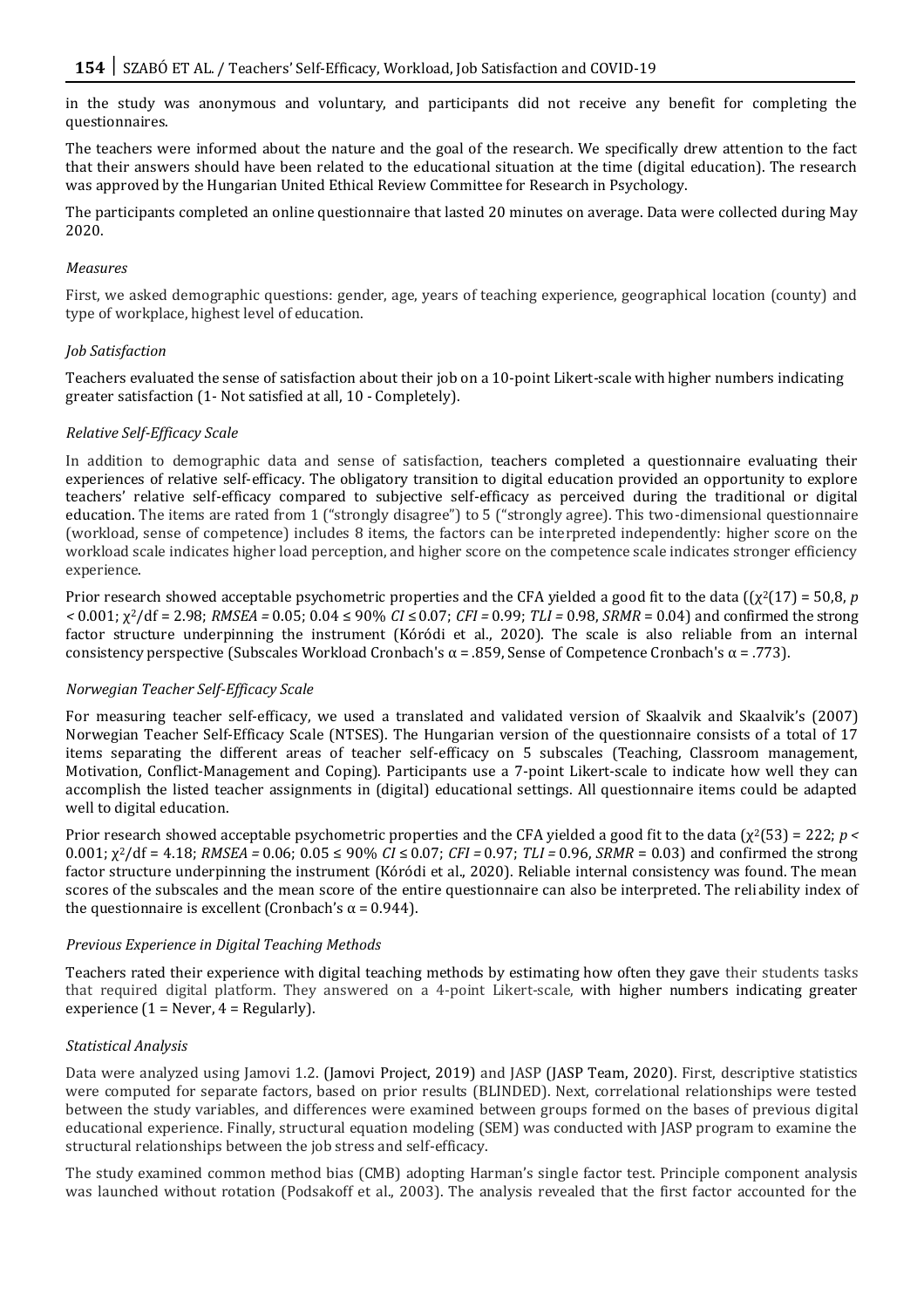39.5% of variance, below the cutting-off point of 50% (Harman, 1976). We concluded that the common method bias was not an issue for our data.

# **Results**

We first examined the descriptive statistical features and the means of the measured factors assumed among the participants and summarized in Table 1.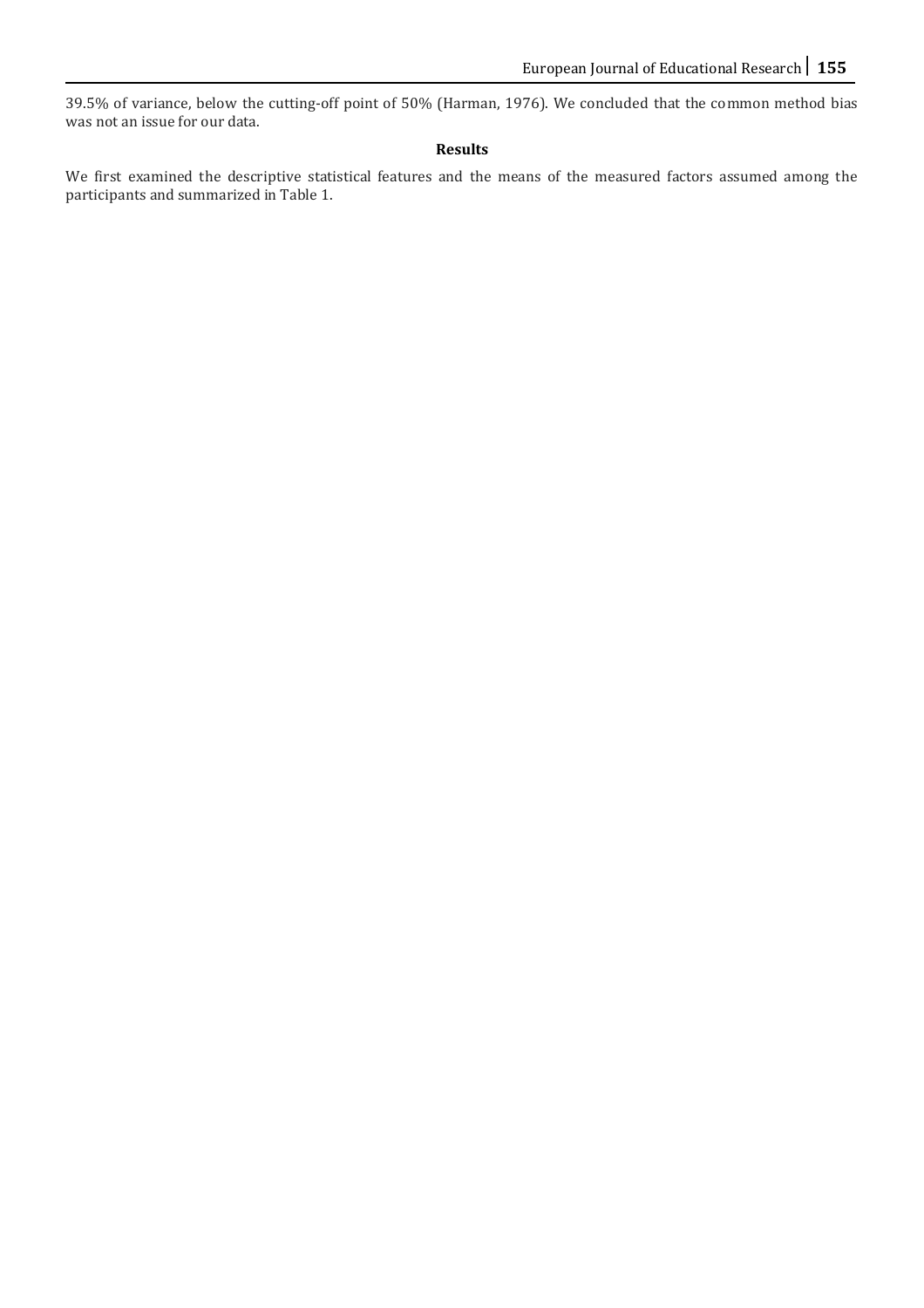| <b>Scale</b>                                           |           | $\overline{2}$ | 3              | 4          | 5.        | 6         | 7         | 8         | 9         | 10        | 11      |
|--------------------------------------------------------|-----------|----------------|----------------|------------|-----------|-----------|-----------|-----------|-----------|-----------|---------|
| 1 - Job satisfaction                                   |           |                |                |            |           |           |           |           |           |           |         |
| 2 - Life satisfaction                                  | $0.396**$ |                |                |            |           |           |           |           |           |           |         |
| 3 - Family life satisfaction                           | $0.273**$ | $0.760**$      |                |            |           |           |           |           |           |           |         |
| 4 - Relative Self-Efficacy Scale - Workload            | $-0.107*$ | $-0.365**$     | $-0.473**$     |            |           |           |           |           |           |           |         |
| 5 - Relative Self-Efficacy Scale - Sense of competence | $0.443**$ | $0.277**$      | $0.201**$      | $-0.208**$ |           |           |           |           |           |           |         |
| 6 - NTSES Overall                                      | $0.586**$ | $0.283**$      | $0.194**$      | $-0.050$   | $0.395**$ |           |           |           |           |           |         |
| 7 - Teaching subscale                                  | $0.566**$ | $0.260**$      | $0.178**$      | $-0.065$   | $0.385**$ | $0.897**$ |           |           |           |           |         |
| 8 - Classroom management                               | $0.550**$ | $0.273**$      | $0.176**$      | $-0.124**$ | $0.398**$ | $0.890**$ | $0.797**$ |           |           |           |         |
| 9 - Motivation                                         | $0.538**$ | $0.263**$      | $0.171**$      | $-0.056$   | $0.336**$ | $0.844**$ | $0.721**$ | $0.711**$ |           |           |         |
| 10 - Conflict-Management                               | $0.373**$ | $0.198**$      | $0.154**$      | 0.004      | $0.220**$ | $0.824**$ | $0.673**$ | $0.642**$ | $0.594**$ |           |         |
| 11 - Coping                                            | $0.529**$ | $0.242**$      | $0.180**$      | $-0.064$   | $0.283**$ | $0.764**$ | $0.690**$ | $0.676**$ | $0.578**$ | $0.591**$ |         |
| N                                                      | 763       | 761            | 763            | 762        | 763       | 687       | 753       | 754       | 750       | 716       | 751     |
| Range                                                  | $1 - 10$  | $1 - 10$       | $1 - 10$       | $1 - 5$    | $1 - 5$   | $1 - 7$   | $1 - 7$   | $1 - 7$   | $1 - 7$   | $1 - 7$   | $1 - 7$ |
| М                                                      | 6.94      | 6.91           | 6.45           | 3.86       | 2.68      | 4.64      | 4.9       | 4.42      | 4.02      | 5.11      | 5.03    |
| <b>SD</b>                                              | 2.01      | 2.17           | 2.66           | 0.94       | 0.91      | 1.18      | 1.35      | 1.37      | 1.45      | 1.46      | 1.39    |
| <b>Skewness</b>                                        |           |                | $\overline{a}$ | $-0.67$    | 0.27      | $-0.59$   | $-0.74$   | $-0.37$   | $-0.2$    | $-0.85$   | $-0.8$  |
| Kurtosis                                               |           |                | $\sim$         | $-0.24$    | $-0.42$   | $-0.06$   | 0.11      | $-0.38$   | $-0.7$    | 0.11      | 0.27    |

*Table 1 - Descriptive statistics and intercorrelations between all measures.*

Note: \*p < 0,05; \*\*p < 0.001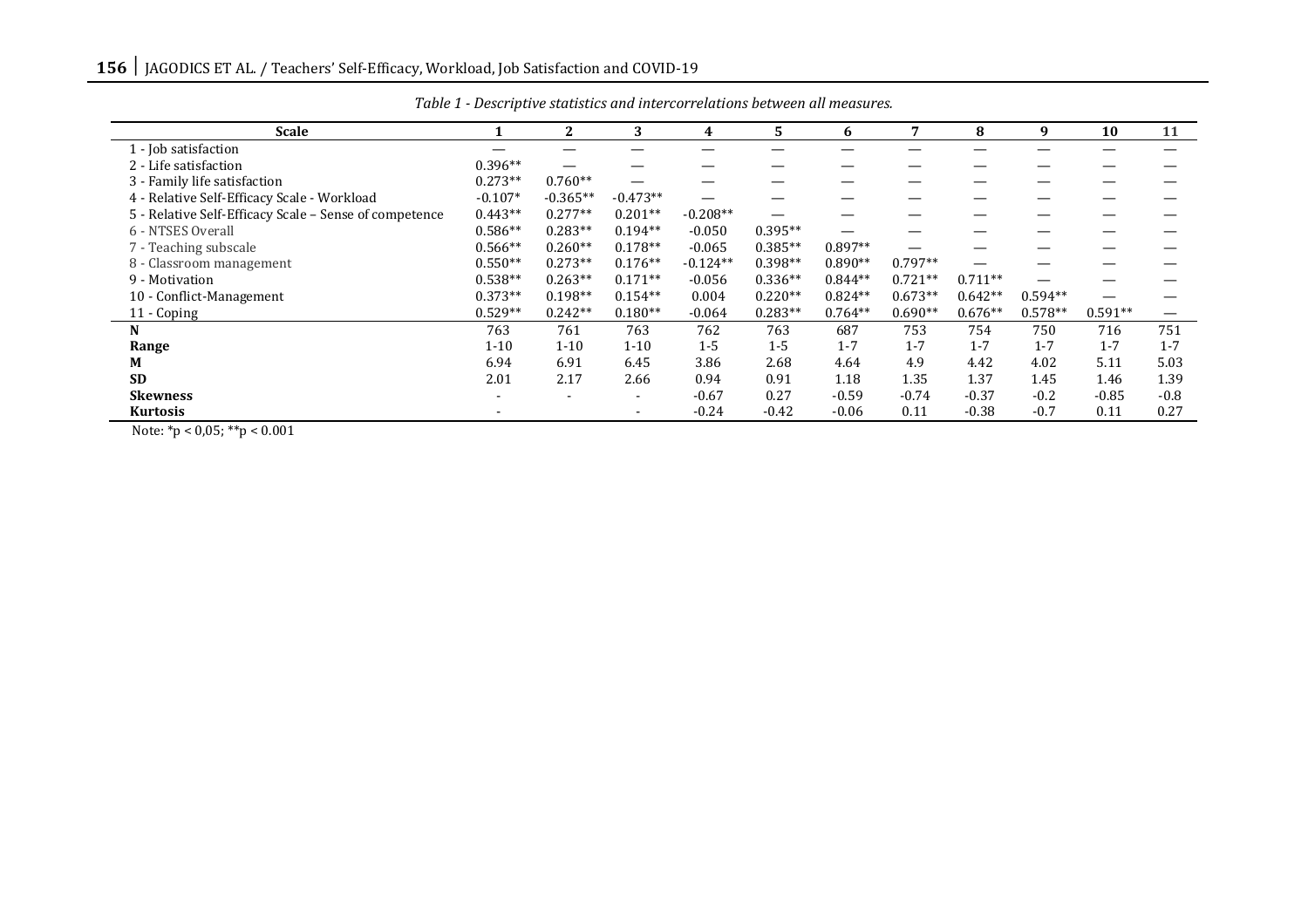Descriptive statistics above shows that respondents were relatively satisfied with their work. The lowest value was obtained in the relative self-efficacy competence subscale, which means that they felt less competent compared to the normal educational conditions, however, it was much more stressful for them than traditional education.

# *Job satisfaction and self-efficacy*

Regarding job satisfaction, we hypothesized that it was associated with higher self-efficacy and higher relative selfefficacy. These relationships were verified by correlation analysis. The correlation of each factor with job satisfaction is shown in Table 1.

First, we hypothesized a relationship between job satisfaction and teacher self-efficacy. As skewness and kurtosis were not higher than 2, normal distribution was assumed. According to the Pearsons' correlation test job satisfaction and general self-efficacy and some of its components are strongly related. The strongest positive relationship was found between job satisfaction and the education organization subscale of self-efficacy while the conflict-management subscale showed the weakest relationship. The results confirmed our preliminary hypothesis.

Teachers' sense of workload (measured with the Relative Self-Efficacy Scale) and their job satisfaction were significantly negative correlated. There is a moderate and significant positive relationship between the competence dimension of the Relative Self-Efficacy Scale and job satisfaction. The Relative Self-Efficacy Scale's competence subscale is weakly or moderately significantly correlated with all of the Teacher Self-Efficacy Scale subscales.

# *Previous experience in digital teaching methods*

Regarding digital teaching methods (H3) we found that teachers more experienced with digital teaching methods reported higher job satisfaction, as there was a low significant positive correlation between previous digital teaching experience and job satisfaction  $(r(761) = .18; p < .001)$ .

We assumed (H4) that working hours spent with educational activity (e.g., teaching, administrating, keeping in touch with children and parents) would positively correlate with job satisfaction. The results of the Spearman's correlation showed no significant relationship between job satisfaction and working hours (*r*(753) = .08, *p* = .037).

We hypothesized (H5) that teachers who had previously used digital platforms in education on a regular basis were more likely to transit to full online education. Therefore, we asked how often they gave students tasks on digital platforms in traditional education, before the digital transition. The frequency of the responses is shown in Table 2.

| Previously how often did you give students tasks on a<br>digital platform? |     | $\frac{0}{0}$ |
|----------------------------------------------------------------------------|-----|---------------|
| Never                                                                      | 175 | 22.8%         |
| Sometimes                                                                  | 394 | 51.4%         |
| Often                                                                      | 112 | 14.6 %        |
| Regularly                                                                  | 86  | 11.2 %        |

*Table 2 - Frequency of using digital assignments during the traditional education period*

The majority of the interviewed teachers (74.2%) never or sometimes gave digital tasks. This points out that these platforms have not yet become part of the methodological teaching tools.

The results of the Kruskal-Wallis Test clearly supported the assumption that those for whom digital teaching was largely unknown would feel less effective than those who had used digital platforms regularly in the past (Table 3).

*Table 3 - Differences between groups based on previous digital educational experience on the subdimensions of the Teacher Self-Efficacy Scale*

| <b>Teacher Self-Efficacy Scale</b> | $\sim$ <sup>2</sup> | df |         | $\varepsilon^2$ |
|------------------------------------|---------------------|----|---------|-----------------|
| Teaching                           | 26.17               |    | $-.001$ | 0.03            |
| Classroom management               | 35.57               | ς  | $-.001$ | 0.05            |
| Motivation                         | 24.26               | 3  | $-.001$ | 0.03            |
| Conflict-Management                | 13.44               | 3  | 0.004   | 0.02            |
| Coping                             | 13.58               | 3  | 0.004   | 0.02            |
| Overall Self-Efficacy              | 31.28               |    | $-.001$ | 0.05            |

Based on the post-hoc test (DSCP pairwise comparisons), as expected, the greatest efficiency was experienced by those who had previously given students frequent or regular assignments on digital platforms. Descriptive statistics and the exact differences between the groups are shown in Table 4.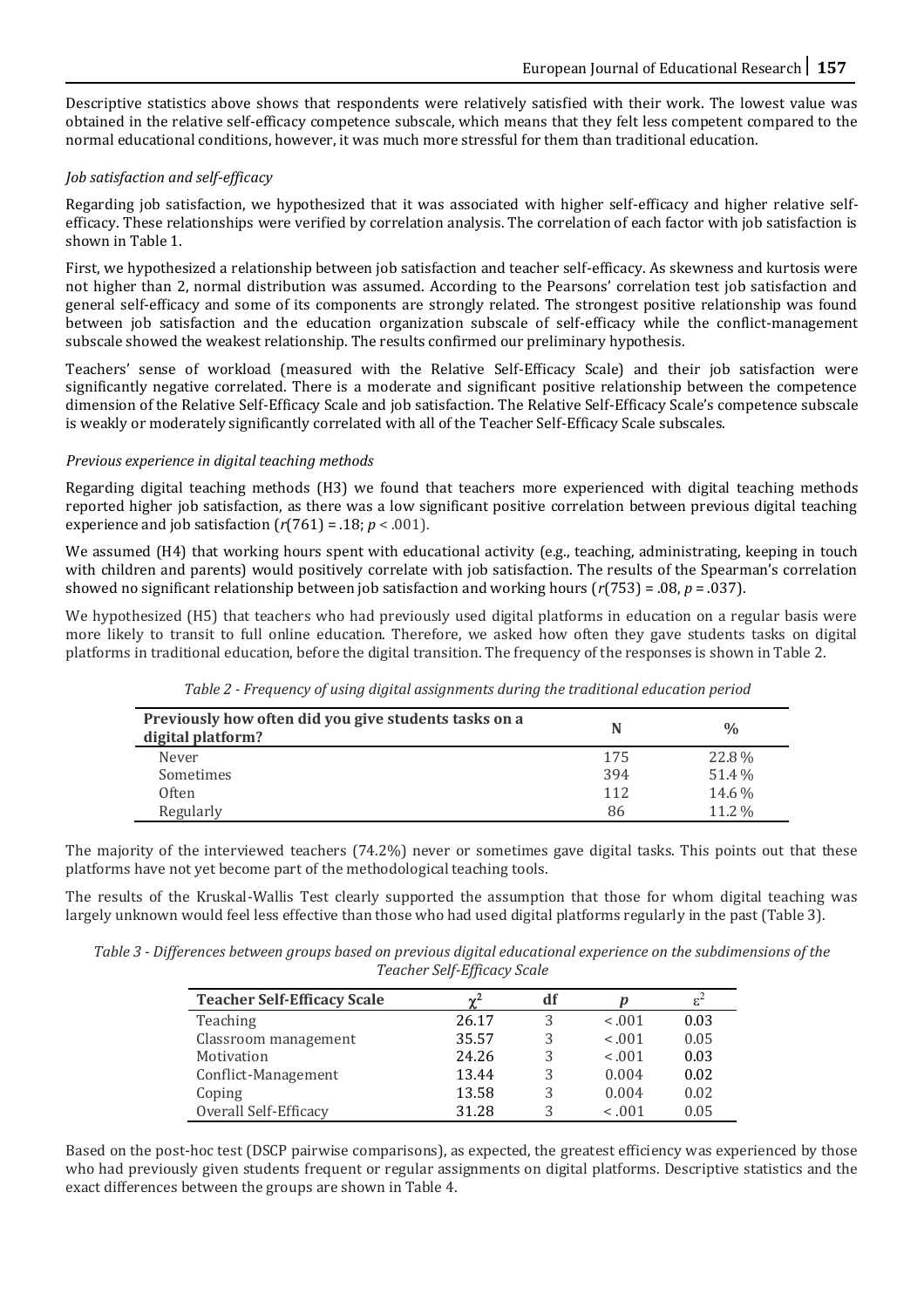|                                               | Previously how often did   |     |             | DSCF-post-hoc            |                  |              |                          |  |  |
|-----------------------------------------------|----------------------------|-----|-------------|--------------------------|------------------|--------------|--------------------------|--|--|
| <b>Teacher Self-</b><br><b>Efficacy Scale</b> | you give students tasks on | N   | Mean (SD)   | (p)                      |                  |              |                          |  |  |
|                                               | digital platforms?         |     |             | <b>Never</b>             | <b>Sometimes</b> | <b>Often</b> | <b>Regularly</b>         |  |  |
| Teaching                                      | Never                      | 171 | 4.60(1.48)  | $\overline{\phantom{a}}$ | 0.353            | $0.03*$      | $0.001*$                 |  |  |
|                                               | Sometimes                  | 386 | 4.85(1.3)   |                          |                  | $.046*$      | $-.001*$                 |  |  |
|                                               | Often                      | 110 | 5.22(1.17)  |                          |                  |              | 0.588                    |  |  |
|                                               | Regularly                  | 86  | 5.34 (1.32) |                          |                  |              |                          |  |  |
| Classroom<br>management                       | Never                      | 171 | 4.16(1.42)  | $\sim$                   | $0.8\,$          | $0.03*$      | $0.001*$                 |  |  |
|                                               | Sometimes                  | 388 | 4.30(1.34)  |                          |                  | $.007*$      | $< 0.01*$                |  |  |
|                                               | Often                      | 111 | 4.77(1.18)  |                          |                  |              | 0.183                    |  |  |
|                                               | Regularly                  | 84  | 5.05(1.34)  |                          |                  |              |                          |  |  |
| Motivation                                    | Never                      | 170 | 3.77 (1.49) | ÷.                       | 0.614            | $.003*$      | $1001*$                  |  |  |
|                                               | Sometimes                  | 385 | 3.92 (1.46) |                          |                  | $.025*$      | $.002*$                  |  |  |
|                                               | Often                      | 109 | 4.37 (1.29) |                          |                  |              | 0.786                    |  |  |
|                                               | Regularly                  | 86  | 4.52 (1.32) |                          |                  |              |                          |  |  |
| Conflict<br>Management                        | Never                      | 162 | 4.91(1.53)  | $\overline{\phantom{a}}$ | 0.884            | $.046*$      | $.032*$                  |  |  |
|                                               | Sometimes                  | 367 | 5.03(1.45)  |                          |                  | 0.08         | $.047*$                  |  |  |
|                                               | <b>Often</b>               | 103 | 5.41 (1.34) |                          |                  |              | 0.997                    |  |  |
|                                               | Regularly                  | 84  | 5.44(1.36)  |                          |                  |              | $\overline{\phantom{a}}$ |  |  |
| Coping                                        | Never                      | 172 | 4.79 (1.54) | $\overline{\phantom{a}}$ | 0.558            | 0.157        | $.006*$                  |  |  |
|                                               | Sometimes                  | 386 | 5.00(1.36)  |                          |                  | 0.607        | $.019*$                  |  |  |
|                                               | Often                      | 110 | 5.22(1.13)  |                          |                  |              | 0.336                    |  |  |
|                                               | Regularly                  | 86  | 5.40(1.4)   |                          |                  |              |                          |  |  |
| Overall Self-<br>Efficacy                     | Never                      | 156 | 4.43 (1.26) | $\overline{\phantom{a}}$ | 0.863            | $.001*$      | $<.001^*$                |  |  |
|                                               | Sometimes                  | 350 | 4.53(1.16)  |                          |                  | $.019*$      | $0.001*$                 |  |  |
|                                               | Often                      | 100 | 4.92 (1.06) |                          |                  |              | 0.286                    |  |  |
|                                               | Regularly                  | 81  | 5.16(1.07)  |                          |                  |              |                          |  |  |

*Table 4 - Differences between groups based on digital educational experience in the areas of self-efficacy (\*p < .05)*

The final assumption of the current study was that measures of job stress and self-efficacy would be significant predictors of the symptoms of job satisfaction. To examine which factors had a significant effect on job satisfaction Structural Equation Modeling (SEM) was applied using JASP (JASP Team, 2020). The analysis used a diagonally weighted least squares estimator, and several indices (CFI, TLI, SRMR, RMSEA, Chi-square/df) were used to determine goodness-of-fit according to Hu and Bentler's (1999) criteria. Variables that did not have a significant effect on the outcome variable were excluded from the model.

The model included the subscales of the Teacher Self-Efficacy Scale and the Relative Self-Efficacy Scale as exogenous variables and job satisfaction as endogenous variable. After excluding the variables lacking significant effects on the outcome variables, the results of the analysis indicated good fit to the data ( $χ2 63$ ) = 165.114, p < 0.001;  $χ2/df = 2.62$ ; TLI = 0.944; CFI = 0.996; RMSEA = 0.048; 0.039  $\leq$  90% CI  $\leq$  0.057; SRMR = 0.039). The results of the analysis are shown in Figure 1. The exogenous variables included in the model explained a significant proportion of the variance of job satisfaction scores ( $R^2 = 0.492$ ). Competence subscale of Relative Self-Efficacy was positively related to Job Satisfaction  $(\beta = 0.668)$ , just as Motivation  $(\beta = 0.708)$  and Coping  $(\beta = 1.264)$  subscales of Teacher Self-Efficacy. On the other hand, Conflict Management subscale of Teacher Self-Efficacy was negatively related to the outcome variable ( $\beta$  = −0.95).



*Figure 1 - Structural model results showing standardized path coefficients between job satisfaction, teacher self-efficacy and relative self-efficacy subscales. Intercorrelations, insignificant paths, and error terms were removed for simplicity. \*p < 0.05; \*\* p < 0.01*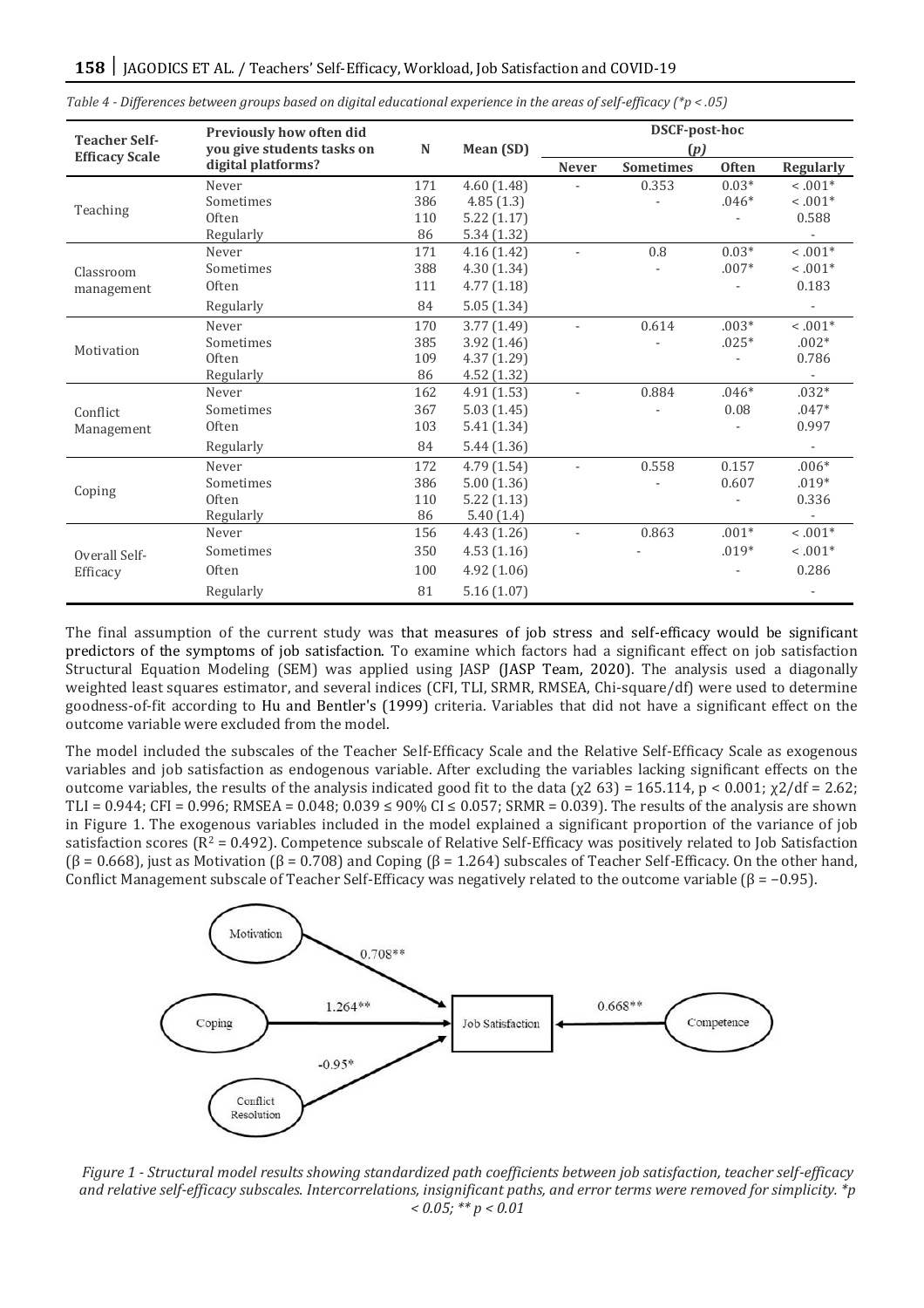#### **Discussion**

The aim of our study was to explore teachers' perceived effectiveness during the period of digital education introduced as a result of the coronavirus pandemic, and its effects on job satisfaction. As a similar situation has not yet occurred in the Hungarian pedagogical practice (and perhaps other countries neither), our research is fundamentally phenomenological. We aimed to examine the relationship of two determinants that may have influenced the sense of efficiency: (1) previous experience in digital platforms and methods and (2) job satisfaction.

As we could not compare the teachers' sense of efficiency experienced during the pandemic with previous results, we examined whether teachers experienced the loss of efficiency compared to normal education; what we called relative self-efficacy. The results suggest that teachers experienced more workload and lower level of competence. In addition, they reported low level of self-efficacy in the area of classroom management and motivation.

These can be explained by the fact that both the teacher-student relationship (Little & Kobak, 2003) and the classroom atmosphere also play a key role (Hughes & Kwok, 2007) in the students' motivation, due to the strong influence of personal presence. Unfortunately, the classroom environment does not appear in virtual space and the role of personal relationship and motivation is presumably limited. In the field of Classroom management, proficiency in the use of digital technology and methods seems to be a determining factor. More than 70% of the participant teachers never or very rarely gave digital assignments before. Therefore, the sudden transition understandably made it difficult for them to organize education. This explanation is supported by the fact that teachers, who were more proficient in using digital technology in education, experienced significantly higher self-efficacy in all dimensions than those who had not or rarely used these opportunities previously. Respondents experienced higher-than-average workload and lower sense of competence, during the online teaching period compared to traditional education, which shows a clear correlation with job satisfaction and its decrease. This result is consistent with previous research findings (Liu et al., 2017), confirming it even in this extreme situation. Previous study has proved that perceived stress is also associated with job satisfaction (Heyder, 2019).

Examination of relative self-efficacy proved that teachers felt more stressful than average and less competent. The concept of efficacy refers to the relationship between investment and return. We found that teachers felt less success in this forced digital education at the cost of more investment, so they have experienced a decline in relative self-efficacy. This confirms the result that shows no correlation of higher workload and higher level of satisfaction. Even more, we did not even find a relationship between the working hours and satisfaction: though teachers worked more, they did not feel that this investment was worth it. This is presumably due to the fact that part of the work-related pressure was related to the acquisition of digital technology, which has not yet resulted in better educational performance itself, especially for those who used these methods and tools this period at first. Even with a lot of work and learning, teachers unfamiliar with Information and Communication Technology (ICT) could only master basic skills and did not feel that they could do a good enough job with them. The analysis of latent variables showed that job satisfaction is determined by the competence subscale of the relative self-efficacy, which also highlights the importance of digital literacy. The success in motivation and the ability to cope with the changing circumstances also played a significant role in satisfaction, as did the conflict management.

#### **Conclusion**

Despite all the limitations of our research, we pointed out that the sudden and obligatory digital transition in education was mostly associated with a decrease in teachers' self-efficacy which related to a decrease in job satisfaction. However, this effect was shown to be reduced by the ability to use digital devices. The research also drawn attention to the fact that emphasis should be placed on the use of ICT tools and the introduction of online teaching methods in teacher training and in-service training; briefly the development of teachers' digital competence. Our findings indicated that there was no clear relationship between job satisfaction and invested working hours. The feeling of efficiency proved to be more determinant, as it was related to its result.

The most important factors of satisfaction were coping and successful conflict management. The unusual educational situation may also have brought new types of conflicts to the surface. Collaborating with colleagues, parents, and students became more difficult, so teachers 'success in dealing with new types of conflicts was of outstanding importance (Hagemeister & Volmer, 2018). Our results indicate the importance of developing conflict management strategies in teacher education, including how to handle specific online cases. Considering the current situation may be repeated (the epidemic is not yet over), it is conceivable that although the online form of teaching may later only occur in crisis situation, it will also be integrated into the traditional pedagogical practice.

Despite the negative consequences of the coronavirus pandemic, teachers have recently developed a number of online tools and teaching methods, which can be well applied in traditional educational situation as well. During the period of digital education, teachers' digital competence probably developed much, and the generational gap in digital literacy may be reduced.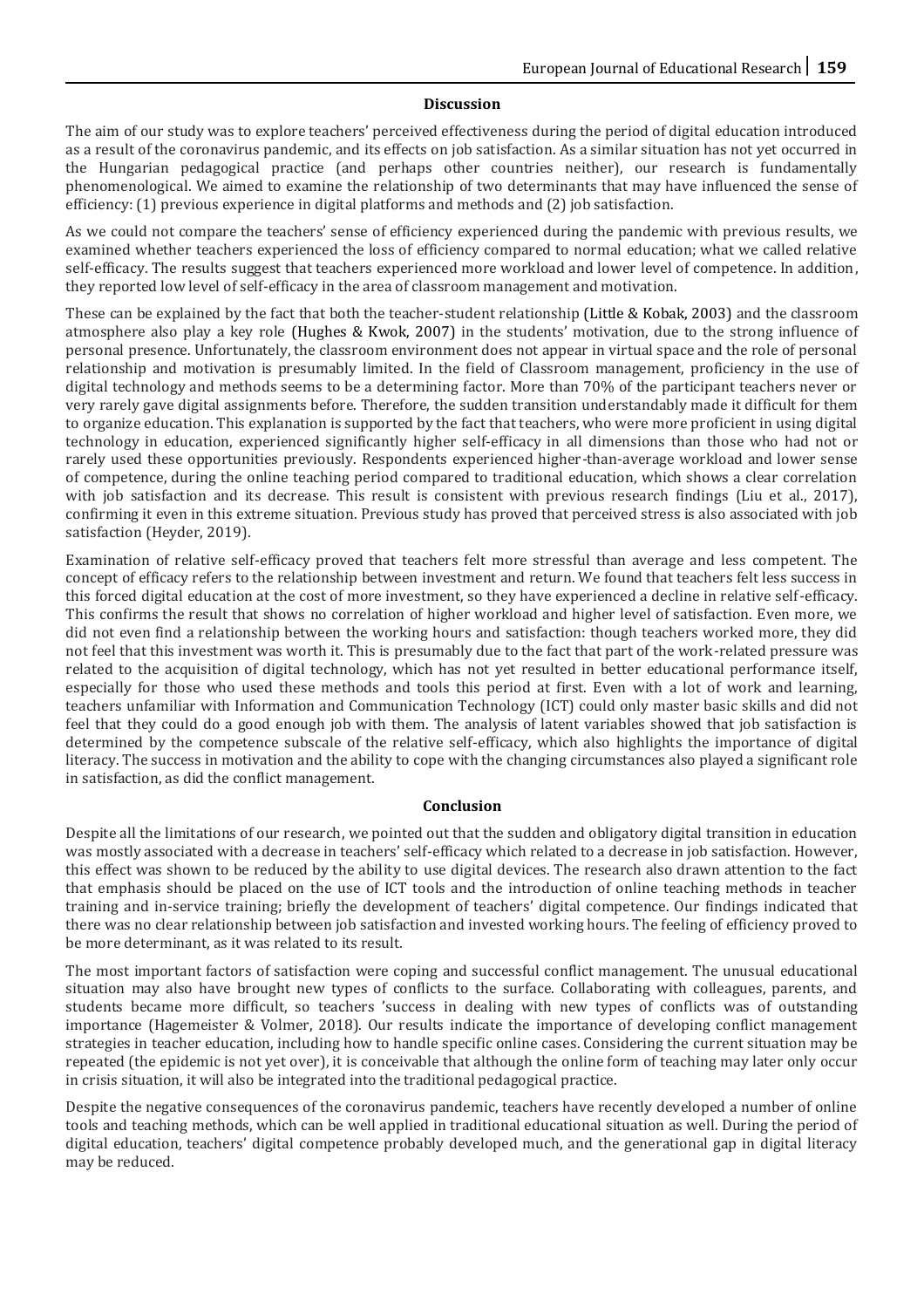#### **Limitations**

Our research has numerous limitations. First, the sample was not representative and the data collection was done by a non-randomized procedure. An additional difficulty in interpreting the results was the lack of information about the participant teachers' effectiveness in non-digital (traditional) education, our results could not be compared to previous data.

#### **Authorship Contribution Statement**

Szabó: Concept and design, writing, supervision. Kóródi: Statistical analysis, writing. Szél: Writing and review. Jagodics: Statistical analysis and writing.

#### **References**

Allen, I. E., & Seaman, J. (2014). *Grade change: Tracking online education in the United States.* The Sloan Consortium.

Bandura, A. (1986). *Social foundations of thought and action: A social cognitive theory*. Prentice-Hall, Inc.

- Bandura, A. (1997). *Self-efficacy: The exercise of control*. W.H. Freeman.
- Besser, A., Lotem, S., & Zeigler-Hill, V. (2020). Psychological Stress and Vocal Symptoms Among University Professors in Israel: Implications of the Shift to Online Synchronous Teaching During the COVID-19 Pandemic. *Journal of Voice*. Advance online publication[. https://doi.org/10.1016/j.jvoice.2020.05.028](https://doi.org/10.1016/j.jvoice.2020.05.028)
- Bong, M., & Skaalvik, E. M. (2003). Academic self-concept and self-efficacy: How different are they really? *Educational Psychology Review*, *15*(1), 1–40[. https://doi.org/10.1023/A:1021302408382](https://doi.org/10.1023/A:1021302408382)
- Bottiani, J. H., Duran, C. A. K., Pas, E. T., & Bradshaw, C. P. (2019). Teacher stress and burnout in urban middle schools: Associations with job demands, resources, and effective classroom practices. *Journal of School Psychology, 77*, 36– 51[. https://doi.org/10.1016/j.jsp.2019.10.002](https://doi.org/10.1016/j.jsp.2019.10.002)
- Brunetto, Y., Teo, S. T. T., Shacklock, K., & Farr-Wharton, R. (2012). Emotional intelligence, job satisfaction, well-being and engagement: Explaining organisational commitment and turnover intentions in policing: Emotional intelligence, well-being and engagement. *Human Resource Management Journal*, *22*(4), 428–441. <https://doi.org/10.1111/j.1748-8583.2012.00198.x>
- Burić, I., & Kim, L. E. (2020). Teacher self-efficacy, instructional quality, and student motivational beliefs: An analysis using multilevel structural equation modeling. *Learning and Instruction, 66*, 101302. <https://doi.org/10.1016/j.learninstruc.2019.101302>
- Caprara, G. V., Barbaranelli, C., Steca, P., & Malone, P. S. (2006). Teachers' self-efficacy beliefs as determinants of job satisfaction and students' academic achievement: A study at the school level. *Journal of School Psychology*, *44*(6), 473–490[. https://doi.org/10.1016/j.jsp.2006.09.001](https://doi.org/10.1016/j.jsp.2006.09.001)
- Ghaith, G., & Yaghi, H. (1997). Relationships among experience, teacher efficacy, and attitudes toward the implementation of instructional innovation. *Teaching and Teacher Education*, *13*(4), 451–458. [https://doi.org/10.1016/S0742-051X\(96\)00045-5](https://doi.org/10.1016/S0742-051X(96)00045-5)
- Greenglass, E. R., Burke, R. J., & Fiksenbaum, L. (2001). Workload and burnout in nurses. *Journal of Community & Applied Social Psychology*, *11*(3), 211–215[. https://doi.org/10.1002/casp.614](https://doi.org/10.1002/casp.614)
- Guskey, T. R. (1988). Teacher efficacy, self-concept, and attitudes toward the implementation of instructional innovation. *Teaching and Teacher Education*, *4*(1), 63–69[. https://doi.org/10.1016/0742-051X\(88\)90025-X](https://doi.org/10.1016/0742-051X(88)90025-X)
- Hagemeister, A., & Volmer, J. (2018). Do social conflicts at work affect employees' job satisfaction?: The moderating role of emotion regulation. *International Journal of Conflict Management, 29*(2), 213–235. <https://doi.org/10.1108/IJCMA-11-2016-0097>
- Hakanen, J. J., Bakker, A. B., & Schaufeli, W. B. (2006). Burnout and work engagement among teachers. *Journal of School Psychology*, *43*(6), 495–513.<https://doi.org/10.1016/j.jsp.2005.11.001>
- Harman, H. H. (1976). *Modern Factor Analysis.* The University of Chicago Press.
- Harun, Ş. (2017). Emotional intelligence and self-esteem as predictors of teacher self-efficacy. *Educational Research and Reviews*, *12*(22), 1107–1111[. https://doi.org/10.5897/ERR2017.3385](https://doi.org/10.5897/ERR2017.3385)
- Heyder, A. (2019). Teachers' beliefs about the determinants of student achievement predict job satisfaction and stress. *Teaching and Teacher Education, 86*, 102926[. https://doi.org/10.1016/j.tate.2019.102926](https://doi.org/10.1016/j.tate.2019.102926)
- Hoy, A. W., & Spero, R. B. (2005). Changes in teacher efficacy during the early years of teaching: A comparison of four measures. *Teaching and Teacher Education*, *21*(4), 343–356[. https://doi.org/10.1016/j.tate.2005.01.007](https://doi.org/10.1016/j.tate.2005.01.007)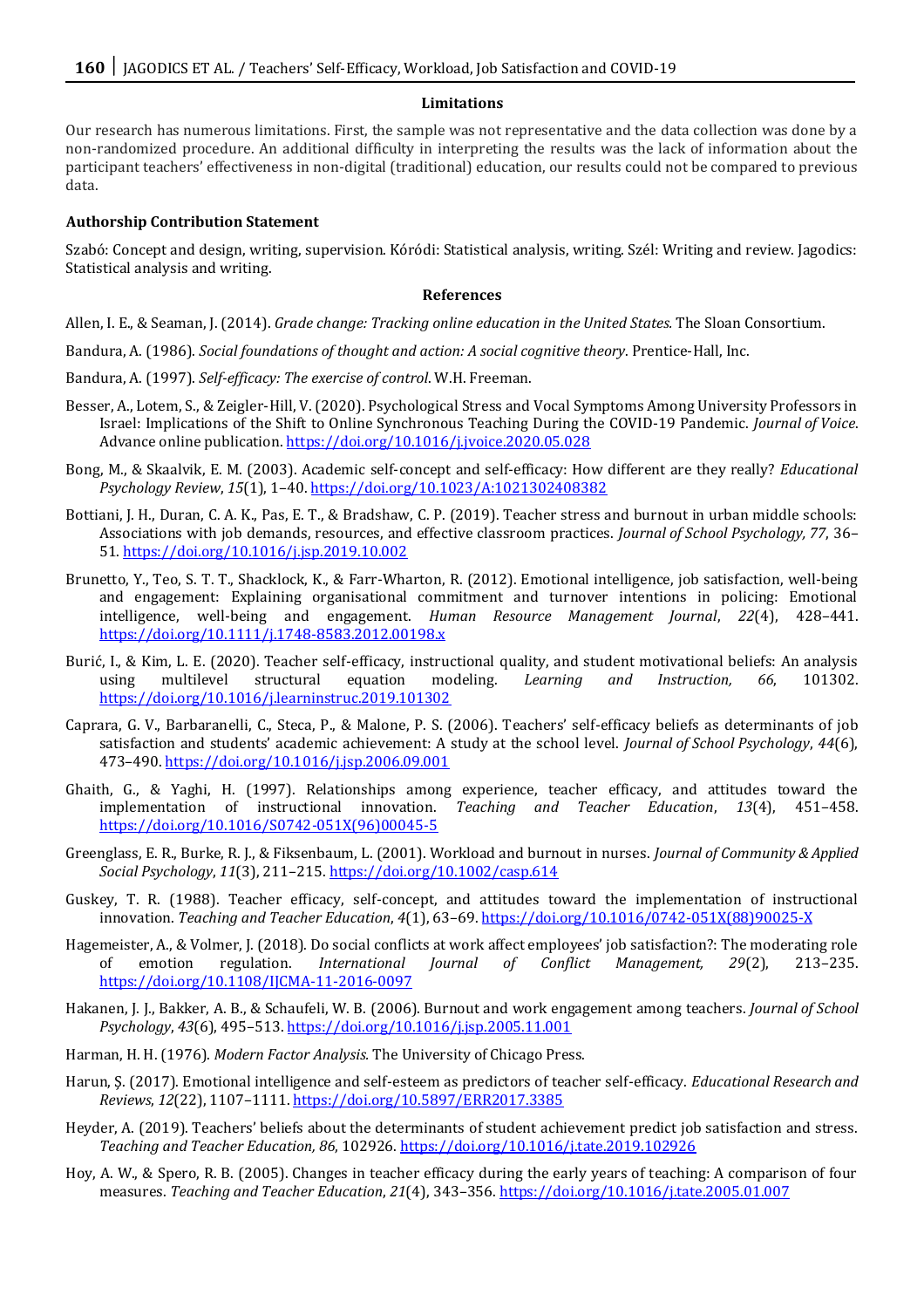- Hu, L., & Bentler, P. M. (1999). Cutoff criteria for fit indexes in covariance structure analysis: Conventional criteria versus new alternatives. *Structural Equation Modeling: A Multidisciplinary Journal*, *6*(1), 1–55. <https://doi.org/10.1080/10705519909540118>
- Huang, Y., & Zhao, N. (2020). Generalized anxiety disorder, depressive symptoms and sleep quality during COVID-19 outbreak in China: A web-based cross-sectional survey. *Psychiatry Research*, *288*, 112954. <https://doi.org/10.1016/j.psychres.2020.112954>
- Hughes, J., & Kwok, O. (2007). Influence of student-teacher and parent-teacher relationships on lower achieving readers' engagement and achievement in the primary grades. *Journal of Educational Psychology*, *99*(1), 39–51. <https://doi.org/10.1037/0022-0663.99.1.39>

Jamovi Project. (2019). *Jamovi*. [https://www.jamovi.org](https://www.jamovi.org/) 

- JASP Team. (2020). JASP (Version 0.14.1) [Computer software][. https://jasp-stats.org/](https://jasp-stats.org/)
- Kanadli, S. (2017). Prospective Teachers' Professional Self-Efficacy Beliefs in Terms of Their Perceived Autonomy Support and Attitudes towards the Teaching Profession: A Mixed Methods Study. *Educational Sciences: Theory & Practice, 17*(5), 1847-1871[. https://doi.org/10.12738/estp.2017.5.0597](https://doi.org/10.12738/estp.2017.5.0597)
- Kelchtermans, G. (2005). Teachers' emotions in educational reforms: Self-understanding, vulnerable commitment and micropolitical literacy. *Teaching and Teacher Education*, *21*(8), 995–1006. <https://doi.org/10.1016/j.tate.2005.06.009>
- Kóródi, K., Jagodics, B., & Szabó, É. (2020). Az észlelt tanári hatékonyságot befolyásoló tényezők vizsgálata a kényszerű digitális oktatás időszakában (1. rész).: A Tanári Énhatékonyság Kérdőív és a Relatív Énhatékonyság Kérdőív pszichometriai vizsgálata. [Factors Related to Perceived Teacher Self-efficacy During Online Teaching (1st part): The Psychometric Properties of the Teacher Self-Efficacy Scale and the Relative Self-Efficacy Scale.] *Iskolakultúra, 30*(10), 38–52.<https://doi.org/10.14232/ISKKULT.2020.10.38>
- Little, M., & Kobak, R. (2003). Emotional security with teachers and children's stress reactivity: A comparison of specialeducation and regular-education classrooms. *Journal of Clinical Child and Adolescent Psychology*, *32*(1), 127–138. [https://doi.org/10.1207/s15374424jccp3201\\_12](https://doi.org/10.1207/s15374424jccp3201_12)
- Liu, H., Zhang, X., Chang, R., & Wang, W. (2017). A research regarding the relationship among intensive care nurses' selfesteem, job satisfaction and subjective well-being. *International Journal of Nursing Sciences*, *4*(3), 291–295. <https://doi.org/10.1016/j.ijnss.2017.06.008>
- Liu, S., Kim, K. J., Bonk, C. J., & Magjuka, R. (2007). What do online MBA professors have to say about online teaching? *Online Journal of Distance Learning Administration*, *10*(2).
- McCormack, A., & Thomas, K. (2003). Is Survival Enough? Induction experiences of beginning teachers within a New South Wales context. *Asia-Pacific Journal of Teacher Education*, *31*(2), 125–138. <https://doi.org/10.1080/13598660301610>
- Mintz, J., Hick, P., Solomon, Y., Matziari, A., Ó'Murchú, F., Hall, K., Cahill, K., Curtin, C., Anders, J., & Margariti, D. (2020). The reality of reality shock for inclusion: How does teacher attitude, perceived knowledge and self-efficacy in relation to effective inclusion in the classroom change from the pre-service to novice teacher year? *Teaching and Teacher Education, 91*, 103042[. https://doi.org/10.1016/j.tate.2020.103042](https://doi.org/10.1016/j.tate.2020.103042)
- Molero-Jurado, M. M., Pérez-Fuentes, M. D. C., Atria, L., Oropesa Ruiz, N. F., & Gázquez Linares, J. J. (2019). Burnout, Perceived Efficacy, and Job Satisfaction: Perception of the Educational Context in High School Teachers. *BioMed Research International,* 2019, 1–10[. https://doi.org/10.1155/2019/1021408](https://doi.org/10.1155/2019/1021408)
- Molnár, G. (2015). Teaching and learning in modern digital environment. In A. Szakál (Ed.), *IEEE 13th International Symposium on Applied Machine Intelligence and Informatics* (pp. 213–217). Institute of Electrical and Electronics Engineering[. https://doi.org/10.1109/SAMI.2015.7061878](https://doi.org/10.1109/SAMI.2015.7061878)
- Olivier, E., Archambault, I., De Clercq, M., & Galand, B. (2019). Student self-efficacy, classroom engagement, and academic achievement: comparing three theoretical frameworks. *Journal of Youth and Adolescence*, *48*(2), 326– 340[. https://doi.org/10.1007/s10964-018-0952-0](https://doi.org/10.1007/s10964-018-0952-0)
- Organization for Economic Co-operation and Development. (2020a). *Teaching hours (indicator)*. <https://doi.org/10.1787/af23ce9b-en>
- Organization for Economic Co-operation and Development. (2020b). *TALIS 2018 Results (Volume II): Teachers and School Leaders as Valued Professionals*[. https://doi.org/10.1787/19cf08df-en](https://doi.org/10.1787/19cf08df-en)
- Perera, H. N., & John, J. E. (2020). Teachers' self-efficacy beliefs for teaching math: Relations with teacher and student outcomes. *Contemporary Educational Psychology*, *61*, 101842[. https://doi.org/10.1016/j.cedpsych.2020.101842](https://doi.org/10.1016/j.cedpsych.2020.101842)